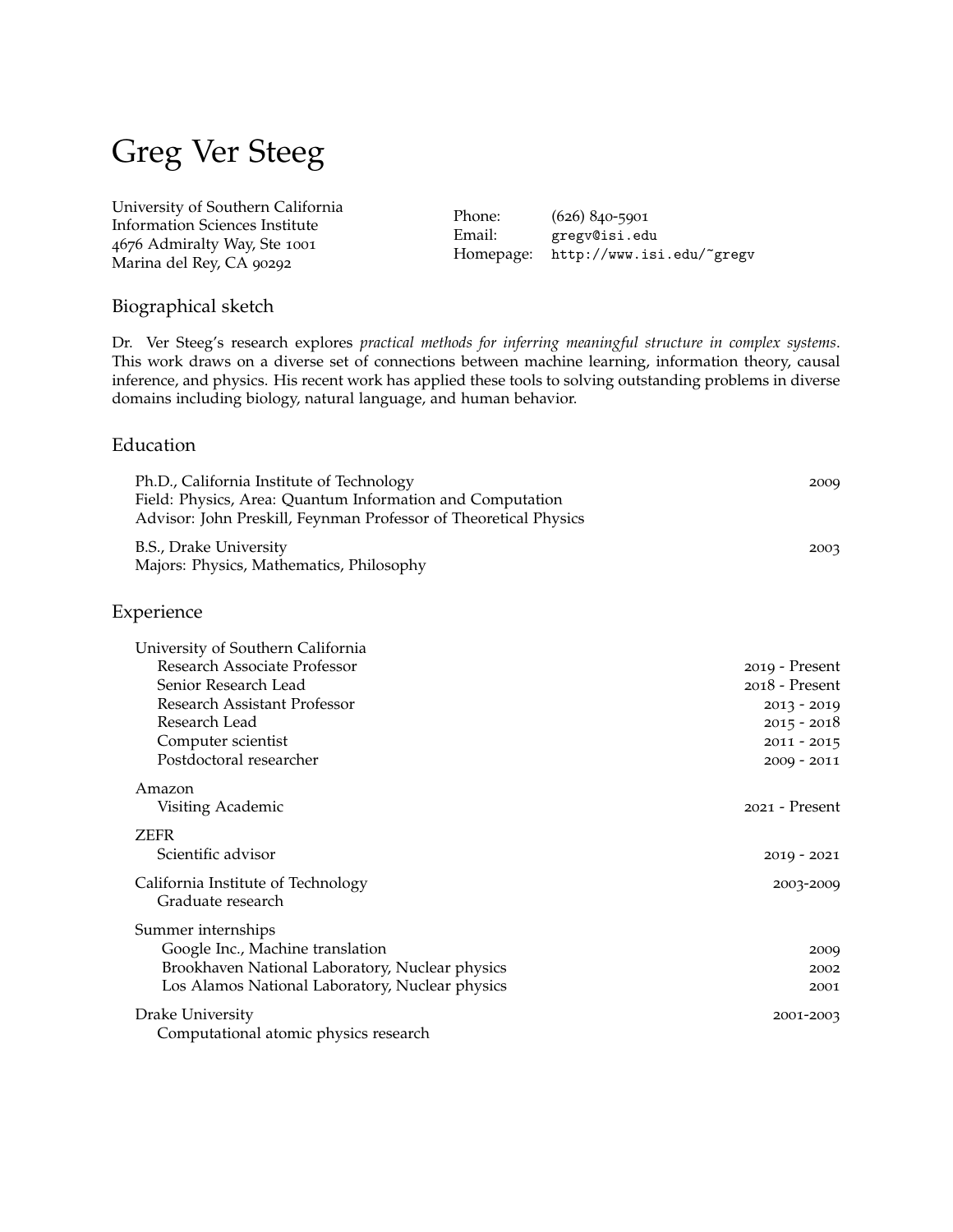# Recent Sponsored Research

ISI Exploratory Research Award. "FairPRS: Fairly Predicting Genetic Risk Scores for Personalized Medicine" 2021-2022

Keck Foundation COVID Fund."Model-based immuno-phenotype mapping to investigate signatures of immune response and disease severity in SARS-CoV-2 infection to inform precision medicine based therapeutic strategies" 2021

| DARPA Reversible Quantum Machine Learning and Simulation Program                                                                 | 2021      |
|----------------------------------------------------------------------------------------------------------------------------------|-----------|
| DARPA NEED Program                                                                                                               | 2021      |
| <b>DARPA Cooperative Secure Learning</b>                                                                                         | 2020-2022 |
| DARPA Learning with Less Labels                                                                                                  | 2019-2023 |
| James H. Zumberge Research and Innovation Fund Award (PI)                                                                        | 2017      |
| <b>DARPA Next Generation Social Science</b>                                                                                      | 2016-2020 |
| DARPA Social Media in Strategic Communication grant<br>"Situational Awareness for Social Media: Theories, Models and Algorithms" | 2012-2016 |
| AFOSR Young Investigator Award, "Bell Inequalities for Complex Networks"                                                         | 2012-2015 |
| Army Research Office, "Optimization via Open System Quantum Annealing"                                                           | 2012-2015 |

# Awards

| Best Paper Award at the NeurIPS Deep Learning through Information Geometry Workshop | 2020      |
|-------------------------------------------------------------------------------------|-----------|
| Amazon Research Award                                                               | 2019      |
| ISI Institute Achievement Award                                                     | 2018      |
| <b>IJCAI Early Career Spotlight</b>                                                 | 2017      |
| AFOSR Young Investigator Award                                                      | 2012-2015 |
| Best paper runner-up at UAI                                                         | 2011      |
| National Science Foundation Graduate Research Fellowship                            | 2005-2008 |
| California Institute of Technology Richard Feynman Fellowship                       | 2003      |
| Barry Goldwater Scholarship                                                         | 2002      |
| Drake University Physics Scholarship                                                | 1999-2003 |

# Teaching and mentoring

# *Advising or co-advising*

| PhD students                              |      |
|-------------------------------------------|------|
| Daniel Moyer (now a postdoc at MIT CSAIL) | 2019 |
| Shuyang Gao, PhD (now at Amazon)          | 2018 |
| David Kale, PhD (now at Netflix)          | 2018 |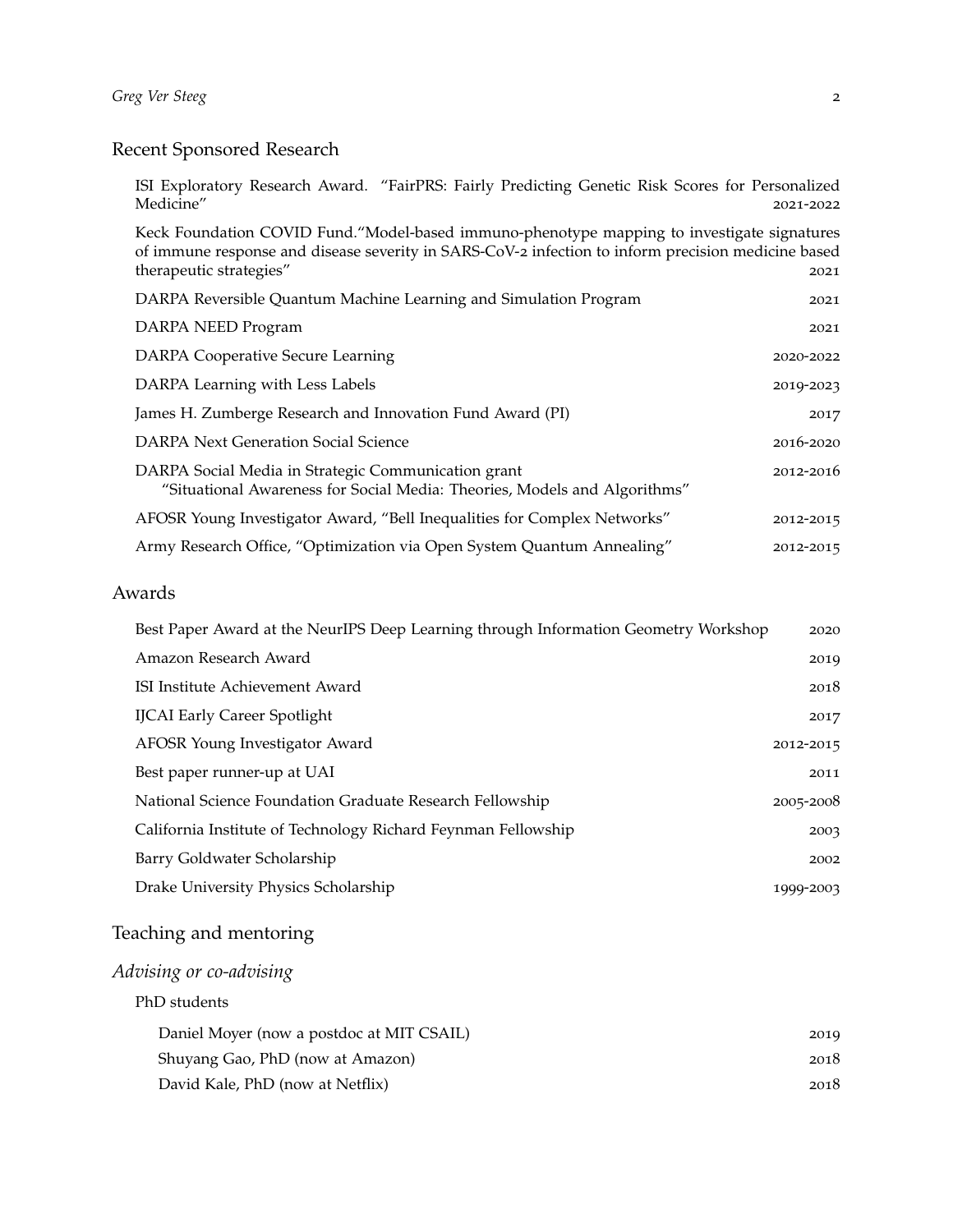Robert Brekelmans Sami Abu-al-haija Umang Gupta Neal Lawton Kyle Reing Hrayr Harutyunyan Myrl Marmarelis

Interns: Ryan Gallagher, Samuel Thomas, Gabriel Pereyra

M.S. students: Eswar Lakshminarayanan, Gaurav Bose, Kusha Murthy, Hariprasad Ravishankar, Hyunjun Choi

#### *Teaching*

CSCI-699 (Advanced Special Topics): Dynamics of Representation Learning, USC Spring 2022

Designed a new course looking at different aspects of learning (optimization dynamics, models defined via dynamics, distribution shift) using tools from classical physics and nonequilibrium thermodynamics. Draft syllabus available at [https://sites.google.com/view/](https://sites.google.com/view/699dynamicsofrep/home) [699dynamicsofrep/home](https://sites.google.com/view/699dynamicsofrep/home).

CSCI-699 (Advanced Special Topics): Representation Learning: Theory and Practice, USC Fall 2019

Designed and taught with Aram Galstyan and Sami Abu-El-Haija a course focusing on principles and practical aspects behind successful deep learning. Over 50 PhD students took the class. 44/45 student evaluations rated my teaching as "excellent" (the highest score). Syllabus available at <http://sami.haija.org/cs699/>.

CSCI-590: Directed research, USC 2014- Present

CSCI-599: Physics and Computation, USC Spring 2012

Designed and taught with Aram Galstyan. Studied connections between theoretical computer science and machine learning, statistical physics of disordered systems, and information theory. Main text was Mezard and Montanari,"Information, Physics, and Computation". First course to ever program and run a quantum annealing computer for a course project (USC was the first university to purchase a D-Wave computer). Two class projects led to publications.

T.A. Physics 2, California Institute of Technology 2008

#### Service

| Open source code contributions:                                                  |      |
|----------------------------------------------------------------------------------|------|
| Github stats: 17 public repositories with over 1200 "stars" and over 250 "forks" |      |
| (Not including advising on repositories developed by students)                   |      |
| Some code has been ported into autoML systems at http://datadrivendiscovery.org  |      |
| Hamiltonian Dynamics with Non-Newtonian Momentum for Rapid Sampling              | 2021 |
| https://github.com/gregversteeg/esh_dynamics                                     |      |
| Linear factor models and covariance estimation with Linear CorEx                 | 2017 |
| https://github.com/gregversteeg/linearcorex                                      |      |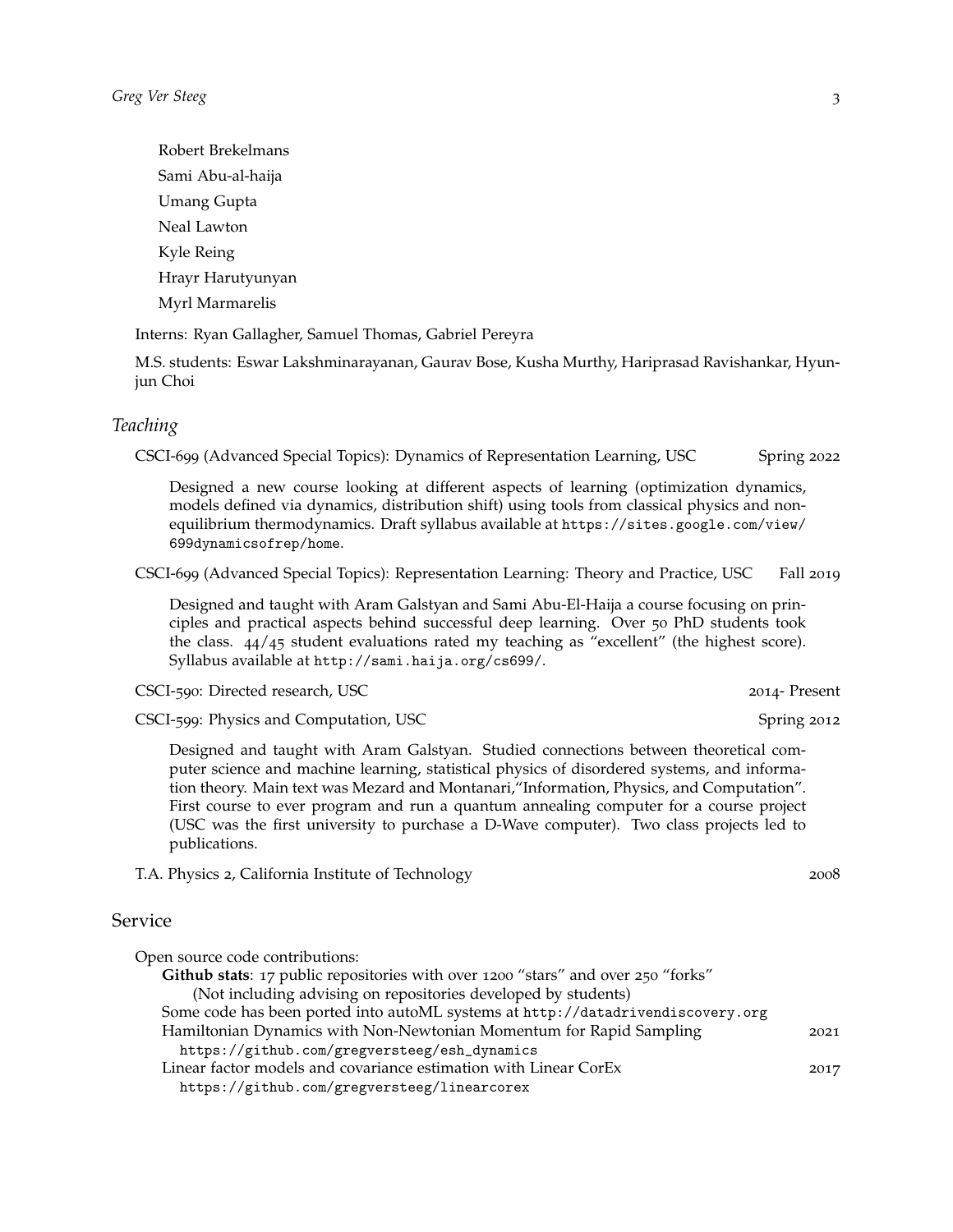| Nonlinear CorEx models optimized for under-sampled, high-d biomedical data.<br>https://github.com/gregversteeg/bio_corex | 2017 |
|--------------------------------------------------------------------------------------------------------------------------|------|
| Constructing topic models with CorEx                                                                                     | 2016 |
| https://github.com/gregversteeg/corex_topic                                                                              |      |
| The discrete information sieve                                                                                           | 2016 |
| https://github.com/gregversteeg/discrete_sieve                                                                           |      |
| Gaussianizing data                                                                                                       | 2015 |
| https://github.com/gregversteeg/gaussianize                                                                              |      |
| Information-theoretic deep learning:                                                                                     | 2014 |
| https://github.com/gregversteeg/CorEx                                                                                    |      |
| Non-parametric information-theoretic estimation code:                                                                    | 2013 |
| https://github.com/gregversteeg/NPEET                                                                                    |      |
| ISI AI Seminar Coordinator                                                                                               | 2014 |
| Tutorials: ICWSM (2013), IPAM (2016), IJCAI (2016)                                                                       |      |
| Co-organizer of NeurIPS Information Geometry Workshop                                                                    | 2020 |
| Research faculty hiring committee                                                                                        | 2021 |

Program Committees and reviewing: NeurIPS, ICML, ICLR, UAI, AISTATS, AAAI, Journal of Causal Inference, ICWSM, CSS, Physical Review E, *Entropy*, AFOSR proposals, Mitacs, *Neural Computation*, IEEE Transactions on Knowledge and Data Engineering, WebSci.

# Recent pre-prints

Rob Brekelmans, Sicong Huang, Marzyeh Ghassemi, Greg Ver Steeg, Roger Baker Grosse, Alireza Makhzani. "Improving Mutual Information Estimation with Annealed and Energy-Based Bounds" [https://openreview.net/forum?id=T0B9AoM\\_bFg](https://openreview.net/forum?id=T0B9AoM_bFg) Accepted to ICLR 2022, initial scores in top 2% of all submissions

Tigran Galstyan, Hrayr Harutyunyan, Hrant Khachatrian, Greg Ver Steeg, Aram Galstyan. "Failure Modes of Domain Generalization Algorithms" arXiv:2111.13733

N Mehrabi, U Gupta, F Morstatter, GV Steeg, A Galstyan. "Attributing Fair Decisions with Attention Interventions" arXiv:2109.03952

Umang Gupta, Jwala Dhamala, Varun Kumar, Apurv Verma, Yada Pruksachatkun, Satyapriya Krishna, Rahul Gupta, Kai-Wei Chang, Greg Ver Steeg, Aram Galstyan. "Equitable Text Generation with Distilled Language Models via Counterfactual Role Reversal" [https://openreview.net/forum?id=](https://openreview.net/forum?id=yXhNJp-nzVK) [yXhNJp-nzVK](https://openreview.net/forum?id=yXhNJp-nzVK)

# Journal and Conference Publications

- [1] Greg Ver Steeg and Aram Galstyan. Hamiltonian dynamics with non-newtonian momentum for rapid sampling. In *Advances in Neural Information Processing Systems (NeurIPS)*, 2021.
- [2] Hrayr Harutyunyan, Maxim Raginsky, Greg Ver Steeg, and Aram Galstyan. Information-theoretic generalization bounds for black-box learning algorithms. In *Advances in Neural Information Processing Systems (NeurIPS)*, 2021.
- [3] Sami Abu-El-Haija, Hesham Mostafa, Marcel Nassar, Valentino Crespi, Greg Ver Steeg, and Aram Galstyan. Implicit svd for graph representation learning. In *Advances in Neural Information Processing Systems (NeurIPS)*, 2021.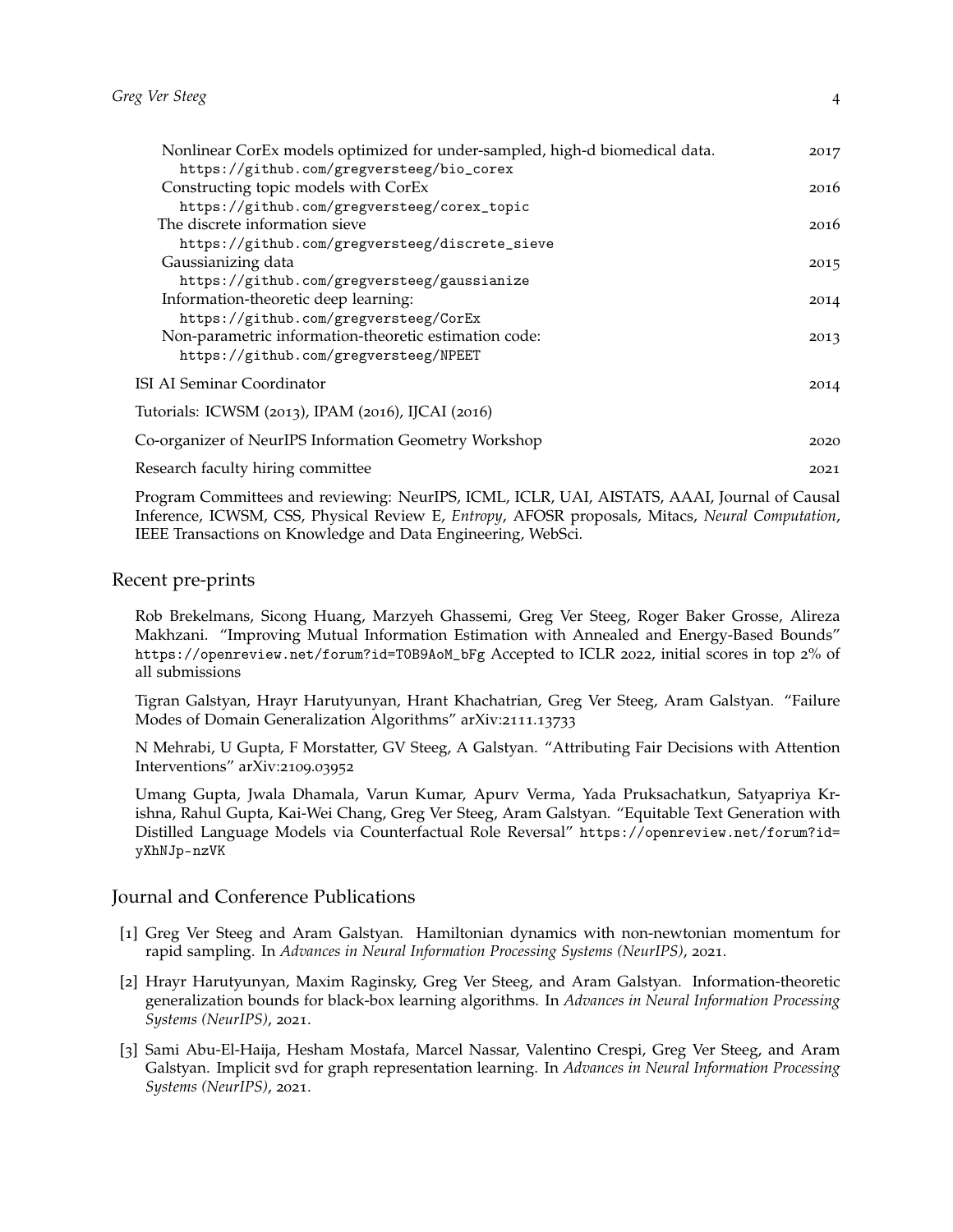- [4] Dimitris Stripelis, Hamza Saleem, Tanmay Ghai, Nikhil Dhinagar, Umang Gupta, Chrysovalantis Anastasiou, Greg Ver Steeg, Srivatsan Ravi, Muhammad Naveed, Paul M. Thompson, and Jose Luis Ambite. Secure neuroimaging analysis using federated learning with homomorphic encryption. In *International Symposium on Medical Information Processing and Analysis (SIPAIM)*, 2021.
- [5] Nikhil J. Dhinagar, Sophia I. Thomopoulos, Conor Owens-Walton, Dimitris Stripelis, Jose Luis Ambite, Greg Ver Steeg, Daniel Weintraub, Philip Cook, Corey McMillan, and Paul M. Thompson. 3d convolutional neural networks for classification of alzheimer's and parkinson's disease with t1 weighted brain mri. In *International Symposium on Medical Information Processing and Analysis (SIPAIM)*, 2021.
- [6] Vaden Masrani, Rob Brekelmans, Thang Bui, Frank Nielsen, Aram Galstyan, Greg Ver Steeg, and Frank Wood. q-paths: Generalizing the geometric annealing path using power means. In *Conference on Uncertainty in Artificial Intelligence (UAI)*, 2021.
- [7] Umang Gupta, Dimitris Stripelis, Pradeep K. Lam, Paul Thompson, Jose Luis Ambite, and Greg Ver Steeg. Membership inference attacks on deep regression models for neuroimaging. In *Medical Imaging with Deep Learning*, 2021.
- [8] Mehrnoosh Mirtaheri, Sami Abu-El-Haija, Fred Morstatter, Greg Ver Steeg, and Aram Galstyan. Identifying and analyzing cryptocurrency manipulations in social media. *IEEE Transactions on Computational Social Systems*, 8(3):607–617, 2021.
- [9] Elan Sopher Markowitz, Keshav Balasubramanian, Mehrnoosh Mirtaheri, Sami Abu-El-Haija, Bryan Perozzi, Greg Ver Steeg, and Aram Galstyan. Graph traversal with tensor functionals: A metaalgorithm for scalable learning. In *International Conference on Learning Representations (ICLR)*, 2021.
- [10] Umang Gupta, Pradeep Lam, Greg Ver Steeg, and Paul Thompson. Improved brain age estimation with slice-based set networks. In *IEEE International Symposium on Biomedical Imaging (ISBI)*, 2021.
- [11] Kyle Reing, Greg Ver Steeg, and Aram Galstyan. Influence decompositions for neural network attribution. In *The 24th International Conference on Artificial Intelligence and Statistics (AISTATS)*, 2021.
- [12] Kyle Reing, Greg Ver Steeg, and Aram Galstyan. Discovering higher-order interactions through neural information decomposition. *Entropy*, 23(1), 2021.
- [13] Umang Gupta, Aaron Ferber, Bistra Dilkina, and Greg Ver Steeg. Controllable guarantees for fair outcomes via contrastive information estimation. In *AAAI Conference on Artificial Intelligence (AAAI-21)*, 2021.
- [14] James O'Neill, Greg Ver Steeg, and Aram Galstyan. Layer-wise neural network compression via layer fusion. In *Asian Conference on Machine Learning (ACML)*, 2021.
- [15] Rob Brekelmans, Vaden Masrani, Frank Wood, Greg Ver Steeg, and Aram Galstyan. All in the exponential family: Bregman duality in thermodynamic variational inference. In *International Conference on Machine Learning (ICML)*, 2020.
- [16] Hrayr Harutyunyan, Kyle Reing, Greg Ver Steeg, and Aram Galstyan. Improving generalization by controlling label-noise information in neural network weights. In *International Conference on Machine Learning (ICML)*, 2020.
- [17] Daniel Moyer, Greg Ver Steeg, Chantal M. W. Tax, and Paul M. Thompson. Scanner invariant representations for diffusion mri harmonization. *Magnetic Resonance in Medicine*, 84(4):2174–2189, 2020.
- [18] Daniel Moyer, Greg Ver Steeg, and Paul M Thompson. Overview of scanner invariant representations. In *Medical Imaging with Deep Learning*, 2020.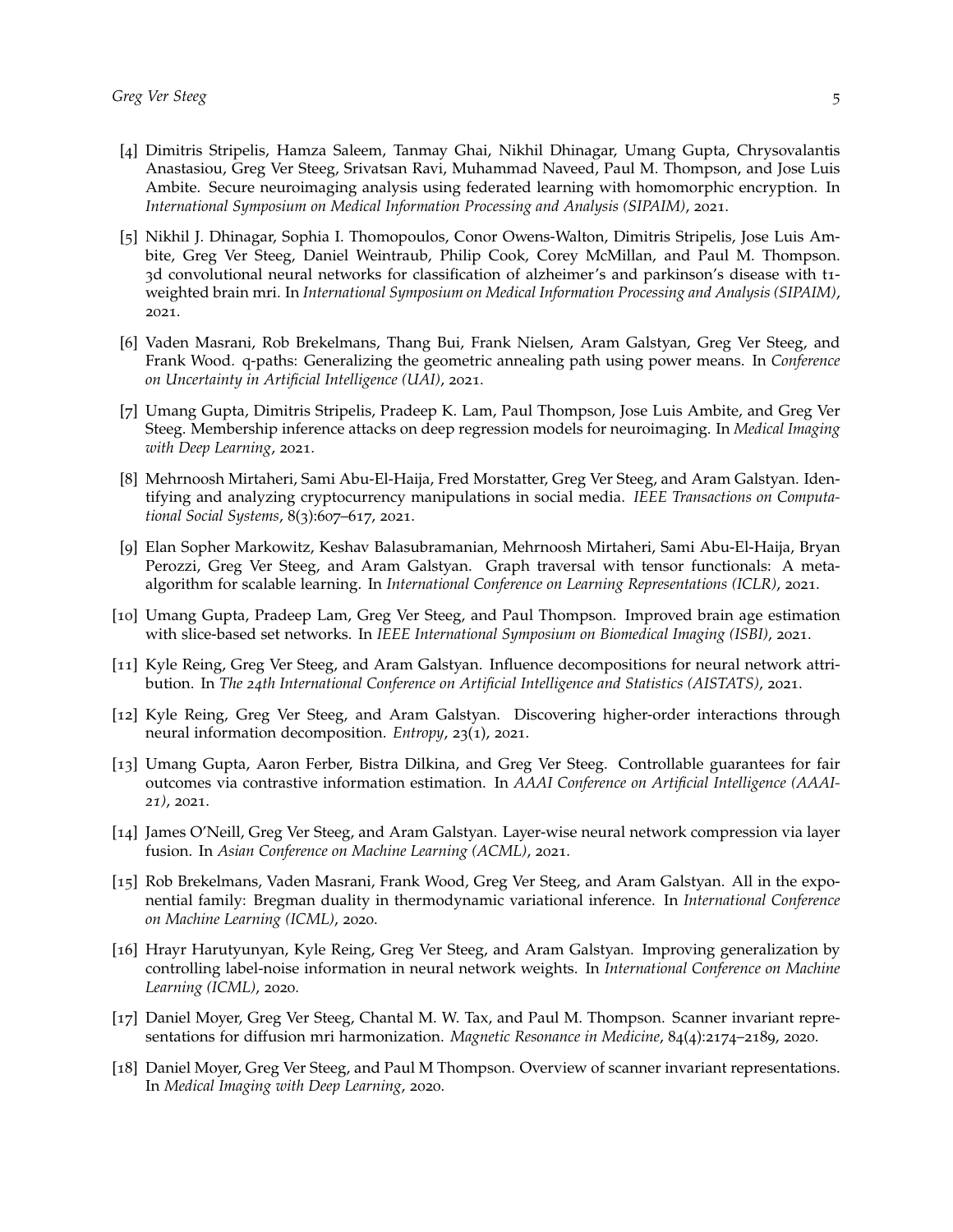- [19] Ayush Jaiswal, Daniel Moyer, Greg Ver Steeg, Wael AbdAlmageed, and Premkumar Natarajan. Invariant representations through adversarial forgetting. In *Proceedings of the 34th AAAI Conference on Artificial Intelligence (AAAI-20)*, 2020.
- [20] Sahil Garg, Guillermo Cecchi, Irina Rish, Palash Goyal, Sarik Ghazarian, Shuyang Gao, Greg Ver Steeg, and Aram Galstyan. Modeling dialogues with hashcode representations: A nonparametric approach. In *AAAI Conference on Artificial Intelligence (AAAI-20)*, 2020.
- [21] Greg Ver Steeg, Hrayr Harutyunyan, Daniel Moyer, and Aram Galstyan. Fast structure learning with modular regularization. In *Advances in Neural Information Processing Systems*, pages 15567–15577, 2019.
- [22] Rob Brekelmans, Daniel Moyer, Aram Galstyan, and Greg Ver Steeg. Exact rate-distortion in autoencoders via echo noise. In *Advances in Neural Information Processing Systems (NeurIPS)*, 2019.
- [23] Sahil Garg, Aram Galstyan, Greg Ver Steeg, and Guillermo A Cecchi. Nearly-unsupervised hashcode representations for biomedical relation extraction. In *Proceedings of the 2019 Conference on Empirical Methods in Natural Language Processing and the 9th International Joint Conference on Natural Language Processing (EMNLP-IJCNLP)*, pages 4017–4027, 2019.
- [24] Kyle Reing, Greg Ver Steeg, and Aram Galstyan. Maximizing multivariate information with errorcorrecting codes. *IEEE Transactions on Information Theory*, 2019.
- [25] Shirley Pepke, William M Nelson, and Greg Ver Steeg. Analyzing tumor gene expression factors with the corexplorer web portal. *JoVE (Journal of Visualized Experiments)*, (152):e60431, 2019.
- [26] Hrayr Harutyunyan, Hrant Khachatrian, David C. Kale, Greg Ver Steeg, and Aram Galstyan. Multitask learning and benchmarking with clinical time series data. *Nature Scientific Data*, 6(1):96, 2019.
- [27] Sami Abu-El-Haija, Bryan Perozzi, Amol Kapoor, Nazanin Alipourfard, Kristina Lerman, Hrayr Harutyunyan, Greg Ver Steeg, and Aram Galstyan. Mixhop: Higher-order graph convolutional architectures via sparsified neighborhood mixing. In *International Conference on Machine Learning*, pages 21–29, 2019.
- [28] Sahil Garg, Aram Galstyan, Greg Ver Steeg, Irina Rish, Guillermo Cecchi, and Shuyang Gao. Kernelized hashcode representations for biomedical relation extraction. In *Proceedings of the Thirty-Third AAAI Conference on Artificial Intelligence*, 2019.
- [29] Shuyang Gao, Robert Brekelmans, Greg Ver Steeg, and Aram Galstyan. Auto-encoding correlation explanation. In *Proceedings of the 22nd International Conference on AI and Statistics (AISTATS)*, 2019.
- [30] Daniel Moyer, Shuyang Gao, Rob Brekelmans, Greg Ver Steeg, and Aram Galstyan. Invariant representation without adversarial training. In *Advances In Neural Information Processing Systems*, 2018.
- [31] Brandalyn Cherish Riedel, Madelaine Daianu, Greg Ver Steeg, Adam Mezher, Lauren E Salminen, Aram Galstyan, and Paul Matthew Thompson. Uncovering biologically coherent peripheral signatures of health and risk for alzheimer's disease in the aging brain. *Frontiers in Aging Neuroscience*, 10:390, 2018.
- [32] Daniel Moyer, Paul M Thompson, and Greg Ver Steeg. Measures of tractography convergence. In *International Conference On Medical Image Computing & Computer Assisted Intervention (MICCAI)*, 2018.
- [33] Yolanda Gil, Ke-Thia Yao, Varun Ratnakar, Daniel Garijo, Greg Ver Steeg, Pedro Szekely, Robert Brekelmans, Mayank Kejriwal, Fanghao Luo, and I-Hui Huang. P4ml: A phased performance-based pipeline planner for automated machine learning. In *ICML AutoML Workshop*, 2018.
- [34] Neal Lawton, Greg Ver Steeg, and Aram Galstyan. A forest mixture bound for block-free parallel inference. In *Proc. of the Conference on Uncertainty in Artificial Intelligence (UAI)*, 2018.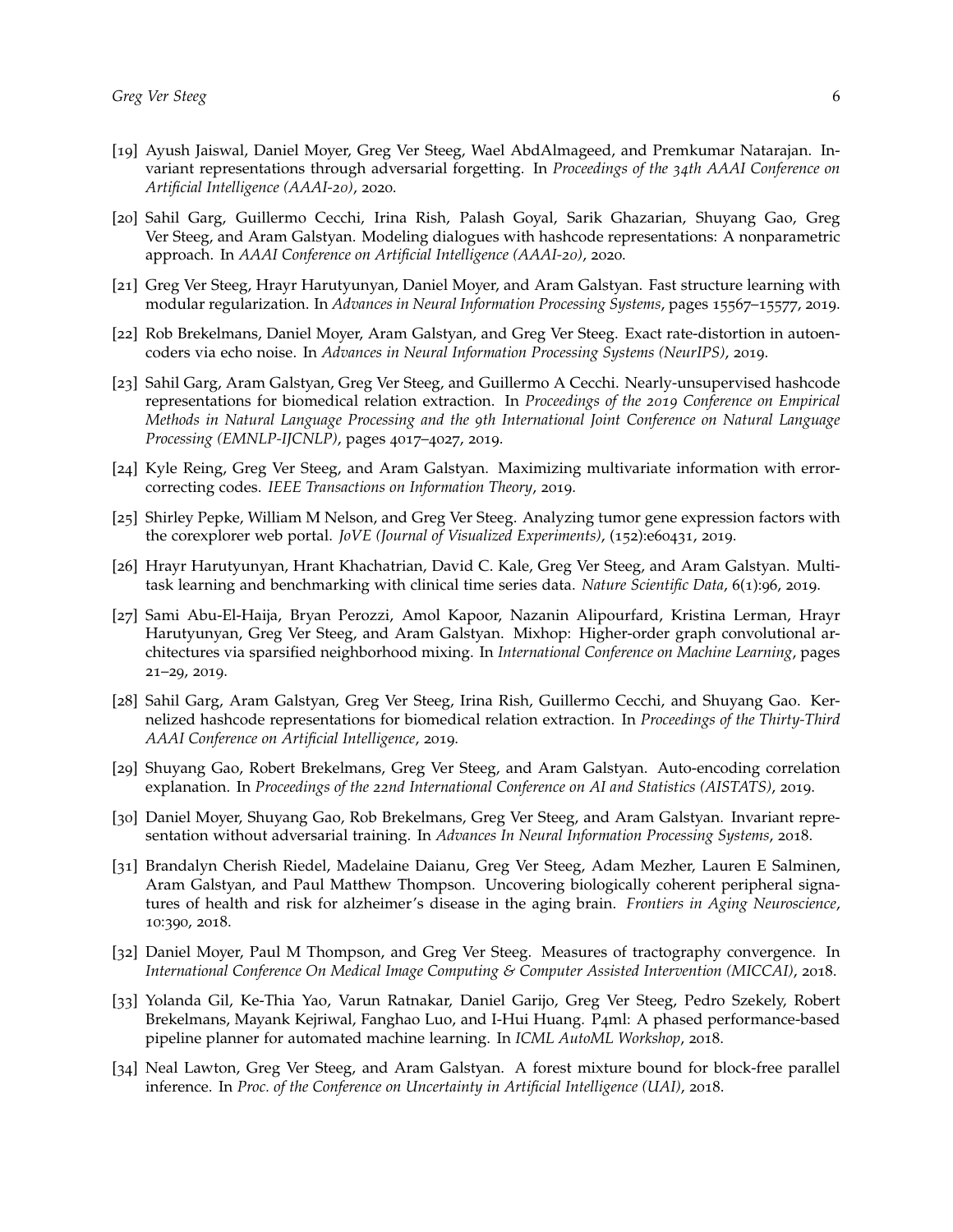- [35] Greg Ver Steeg, Rob Brekelmans, Hrayr Harutyunyan, and Aram Galstyan. Disentangled representations via synergy minimization. In *55th Annual Allerton Conference on Communication, Control, and Computing*, 2017.
- [36] R.J. Gallagher, K. Reing, D. Kale, and G. Ver Steeg. Anchored correlation explanation: Topic modeling with minimal domain knowledge. *Transactions of the Association for Computational Linguistics*, 2017.
- [37] Greg Ver Steeg. Unsupervised learning via total correlation explanation. In *IJCAI*, 2017.
- [38] David Stück, Haraldur Tómas Hallgrímsson, Greg Ver Steeg, Alessandro Epasto, and Luca Foschini. The spread of physical activity through social networks. In *Proceedings of the 26th International Conference on World Wide Web*, pages 519–528. International World Wide Web Conferences Steering Committee, 2017.
- [39] Greg Ver Steeg, Shuyang Gao, Kyle Reing, and Aram Galstyan. Sifting common information from many variables. *IJCAI*, 2017.
- [40] Shirley Pepke and Greg Ver Steeg. Comprehensive discovery of subsample gene expression components by information explanation: therapeutic implications in cancer. *BMC medical genomics*, 10(1):12, 2017.
- [41] Artemis Zavaliangos-Petropulu, Emily L Dennis, Greg Ver Steeg, Talin Babikian, Richard Mink, Christopher Babbitt, Jeffrey Johnson, Christopher C Giza, Robert F Asarnow, and Paul M Thompson. Variable clustering reveals associations between subcortical brain volume and cognitive changes in pediatric traumatic brain injury. In *12th International Symposium on Medical Information Processing and Analysis*. International Society for Optics and Photonics, 2017.
- [42] Shuyang Gao, Greg Ver Steeg, and Aram Galstyan. Variational information maximization for feature selection. In *Advances In Neural Information Processing Systems*, pages 487–495, 2016.
- [43] Kyle Reing, David C. Kale, Greg Ver Steeg, and Aram Galstyan. Toward interpretable topic discovery via anchored correlation explanation. In *ICML Workshop on Human Interpretability in Machine Learning (WHI 2016)*, 2016.
- [44] Linhong Zhu, Dong Guo, Junming Yin, Greg Ver Steeg, and Aram Galstyan. Scalable temporal latent space inference for link prediction in dynamic social networks. *IEEE Transactions on Knowledge and Data Engineering*, 2016.
- [45] Greg Ver Steeg and Aram Galstyan. The information sieve. In *International Conference on Machine Learning (ICML)*, 2016.
- [46] Sarah Madsen, Greg Ver Steeg, Madelaine Daianu, Adam Mezher, Neda Jahanshad, Talia M. Nir, Xue Hua, Boris A. Gutman, Aram Galstyan, and Paul M. Thompson. Relative value of diverse brain mri and blood-based biomarkers for predicting cognitive decline in the elderly. In *SPIE Medical Imaging*, 2016.
- [47] Yoon-Sik Cho, Greg Ver Steeg, Emilio Ferrara, and Aram Galstyan. Latent space model for multimodal social data. In *Proceedings of World Wide Web Conference (WWW)*, 2016.
- [48] Armen Allahverdyan, Greg Ver Steeg, and Aram Galstyan. Memory-induced mechanism for selfsustaining cascades in networks. *Physical Review E*, 2015.
- [49] Daniel Moyer, Boris Gutman, Gautam Prasad, , Greg Ver Steeg, and Paul Thompson. Mixed membership stochastic blockmodels for the human connectome. In *Proceedings of Bayesian and Graphical Imaging for Biomedical Imaging (BAMBI)*, 2015.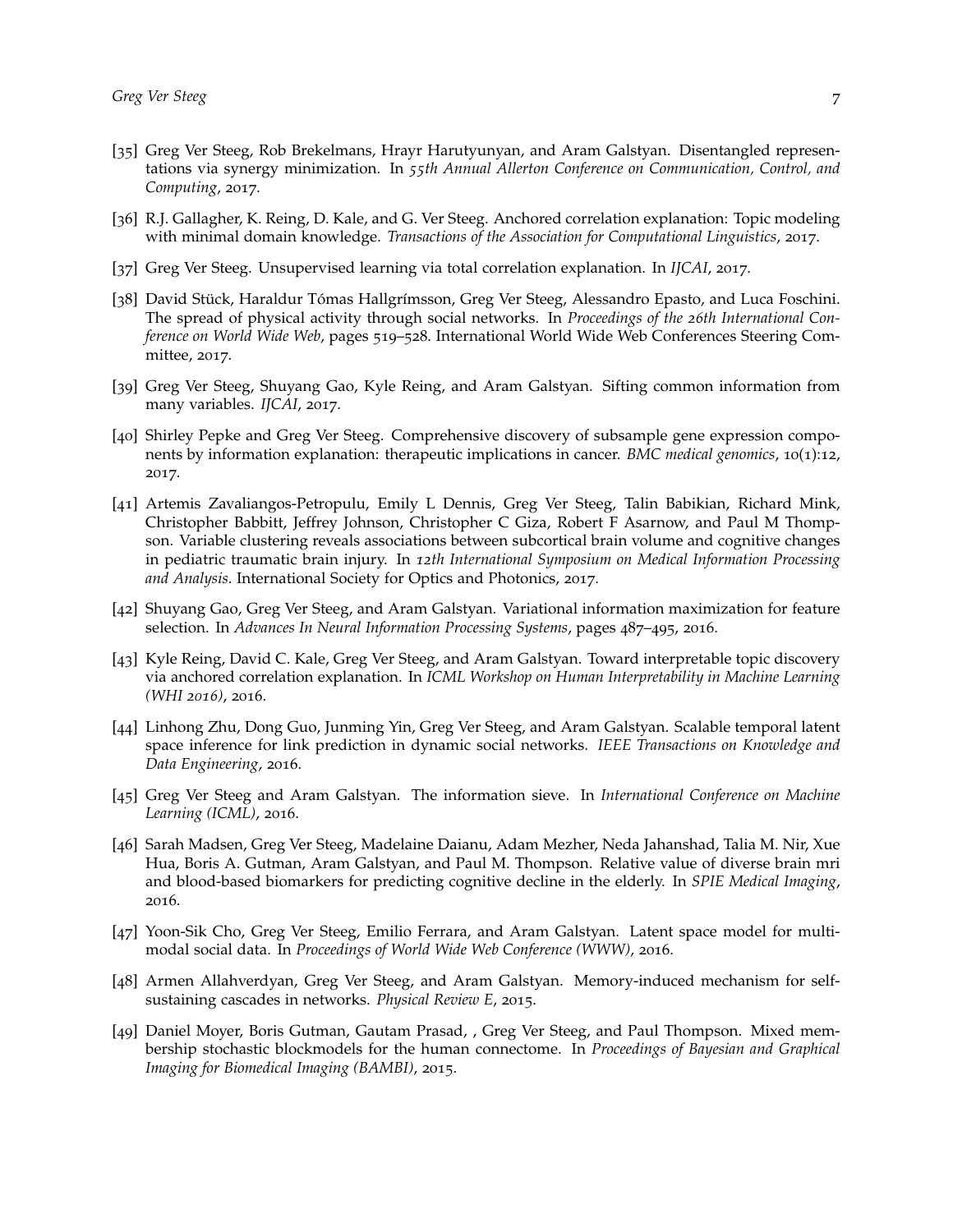- [50] Madelaine Daianu, Greg Ver Steeg, Adam Mezher, Neda Jahanshad, Talia M. Nir, Xiaoran Yan, Gautam Prasad, Kristina Lerman, Aram Galstyan, and Paul M. Thompson. Information-theoretic clustering of neuroimaging metrics related to cognitive decline in the elderly. In *Proceedings of the MICCAI Workshop on Medical Computer Vision*, 2015.
- [51] Daniel Moyer, Boris Gutman, Gautam Prasad, Joshua Faskowitz, Greg Ver Steeg, and Paul Thompson. Blockmodels for connectome analysis. In *11th International Symposium on Medical Information Processing and Analysis (SIPAIM 2015)*, 2015.
- [52] Shuyang Gao, Greg Ver Steeg, and Aram Galstyan. Estimating mutual information by local gaussian approximation. In *Uncertainty in Artificial Intelligence (UAI)*, 2015.
- [53] Shuyang Gao, Greg Ver Steeg, and Aram Galstyan. Understanding confounding effects in linguistic coordination: an information-theoretic approach. *PLoS ONE*, 10(6): e0130167, 2015.
- [54] Sarah K. Madsen, Greg Ver Steeg, Adam Mezher, Neda Jahanshad, Talia M. Nir, Xue Hua, Boris A. Gutman, Aram Galstyan, and Paul M. Thompson. Information-theoretic characterization of blood panel predictors for brain atrophy and cognitive decline in the elderly. *IEEE International Symposium on Biomedical Imaging*, 2015.
- [55] Greg Ver Steeg and Aram Galstyan. Maximally informative hierarchical representations of highdimensional data. In *Proceedings of the Sixteenth International Conference on Artificial Intelligence and Statistics (AISTATS)*, 2015.
- [56] Shuyang Gao, Greg Ver Steeg, and Aram Galstyan. Efficient estimation of mutual information for strongly dependent variables. In *Proceedings of the Sixteenth International Conference on Artificial Intelligence and Statistics (AISTATS)*, 2015.
- [57] Nathan Hodas, Greg Ver Steeg, Joshua Harrison, Satish Chikkagoudar, Eric Bell, and Courtney Corley. Disentangling the lexicons of disaster response in twitter. In *The 3rd International Workshop on Social Web for Disaster Management (SWDM'15)*, 2015.
- [58] Christoph Adami and Greg L. Ver Steeg. Black holes are almost optimal quantum cloners. *Journal of Physics A*, 58, 2015.
- [59] Greg Ver Steeg and Aram Galstyan. Discovering structure in high-dimensional data through correlation explanation. *Advances in Neural Information Processing Systems (NIPS)*, 2014.
- [60] Greg Ver Steeg, Aram Galstyan, Fei Sha, and Simon DeDeo. Demystifying information-theoretic clustering. In *International Conference on Machine Learning (ICML)*, 2014.
- [61] Yoon Sik Cho, Greg Ver Steeg, and Aram Galstyan. Where and why users "check in". In *Proc. of the Twenty-Eighth Conference on Artificial Intelligence (AAAI)*, 2014.
- [62] Siddhartha Santra, Greg Quiroz, Greg Ver Steeg, and Daniel Lidar. Max 2-sat with up to 108 qubits. *New J. Phys.*, 16:045006, 2014.
- [63] Yoon-Sik Cho, Greg Ver Steeg, and Aram Galstyan. Mixed membership blockmodels for dynamic networks with feedback. In *Handbook of Mixed Membership Models and Their Applications*. Chapman & Hall/CRC, 2014.
- [64] Greg Ver Steeg, Cristopher Moore, Aram Galstyan, and Armen Allahverdyan. Phase transitions in community detection: A solvable toy model. *EPL (Europhysics Letters)*, 106(4):48004, 2014.
- [65] Christoph Adami and Greg Ver Steeg. Classical information transmission capacity of quantum black holes. *Classical and Quantum Gravity*, 31(7):075015, 2014.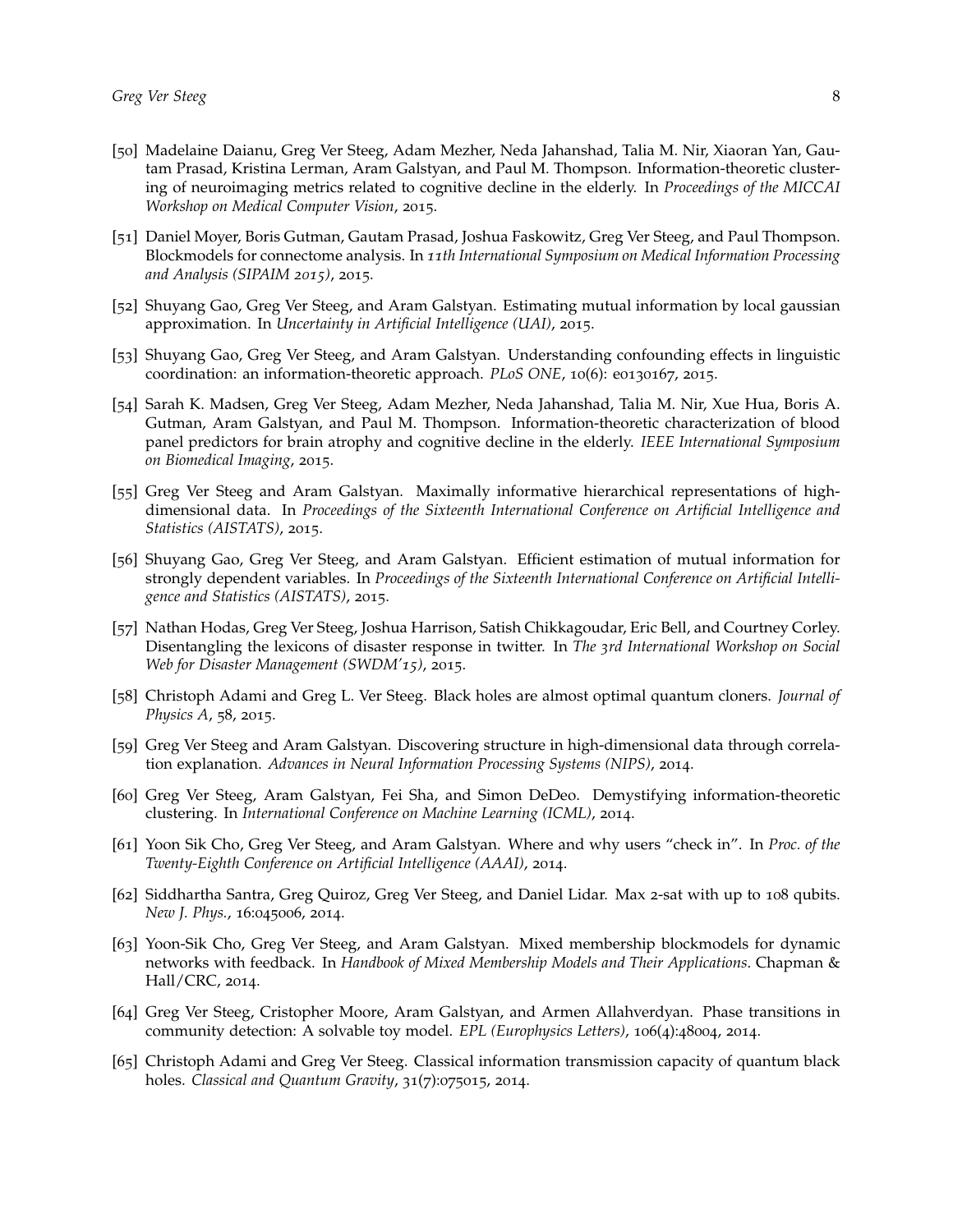- [66] Vasanthan Raghavan, Greg Ver Steeg, Aram Galstyan, and Alexander G Tartakovsky. Modeling temporal activity patterns in dynamic social networks. *IEEE TCSS*, 2014.
- [67] Greg Ver Steeg and Aram Galstyan. Statistical tests for contagion in observational social network studies. In *Proceedings of the Sixteenth International Conference on Artificial Intelligence and Statistics (AISTATS)*, 2013.
- [68] Greg Ver Steeg and Aram Galstyan. Information-theoretic measures of influence based on content dynamics. In *Proceedings of the 6th International Conference on Web Search and Data Mining (WSDM)*. ACM, 2013.
- [69] Yoon Sik Cho, Greg Ver Steeg, and Aram Galstyan. Socially relevant venue clustering from check-in data. In *MLG'13: Mining and Learning from Graphs*, 2013.
- [70] Greg Ver Steeg and Aram Galstyan. Information transfer in social media. In *Proceedings of World Wide Web Conference (WWW)*, 2012.
- [71] Greg Ver Steeg and Aram Galstyan. A sequence of relaxations constraining hidden variable models. In *Proc. of the Twenty-Seventh Conference on Uncertainty in Artificial Intelligence (UAI)*, 2011. **Best paper runner-up award**.
- [72] Greg Ver Steeg, Rumi Ghosh, and Kristina Lerman. What stops social epidemics? In *Proc. 5th Int. AAAI Conf. on Weblogs and Social Media (ICWSM)*, 2011.
- [73] Yoon Sik Cho, Greg Ver Steeg, and Aram Galstyan. Co-evolution of selection and influence in social networks. In *Proc. of the Twenty-Fifth Conference on Artificial Intelligence (AAAI)*, 2011.
- [74] Aram Galstyan, Greg Ver Steeg, and Armen Allahverdyan. Statistical mechanics of semi-supervised clustering in sparse graphs. *J. Stat. Mech.*, (P08009), 2011.
- [75] A. E. Allahverdyan, Greg Ver Steeg, and A. Galstyan. Community detection with and without prior information. *EPL (Europhysics Letters)*, 90(1):18002, 2010.
- [76] Greg Ver Steeg. *Foundational aspects of nonlocality*. PhD thesis, California Institute of Technology, 2009.
- [77] Greg Ver Steeg and N. C. Menicucci. Entangling power of an expanding universe. *Physical Review D*, 79(4), February 2009.
- [78] Greg Ver Steeg and S. Wehner. Relaxed uncertainty relations and information processing. *Quantum Information and Computation*, 9:0801–0832, 2009.
- [79] P. L. Bartlett, I. Bray, S. Jones, A. T. Stelbovics, A. S. Kadyrov, K. Bartschat, Greg Ver Steeg, M. P. Scott, and P. G. Burke. Unambiguous ionization amplitudes for electron-hydrogen scattering. *Physical Review A*, 68(2), August 2003.
- [80] K. Bartschat, M. P. Scott, P. G. Burke, T. Stitt, N. S. Scott, A. N. Grum-Grzhimailo, S. Riordan, Greg Ver Steeg, and S. I. Strakhova. Convergence of energy-differential ionization cross sections obtained from a T-matrix approach with R-matrix wave functions. *Physical Review A*, 65(6), June 2002.
- [81] K. Bartschat, S. Riordan, and Greg Ver Steeg. Extraction of energy-differential ionization cross sections in time-dependent calculations. *Physical Review A*, 65(6), June 2002.
- [82] Greg L. Ver Steeg, K. Bartschat, and I. Bray. Time-dependent model calculations for a molecular hydrogen ion in a strong ultra-short laser pulse. *Journal of Physics B Atomic Molecular Physics*, 36:3325– 3336, August 2003.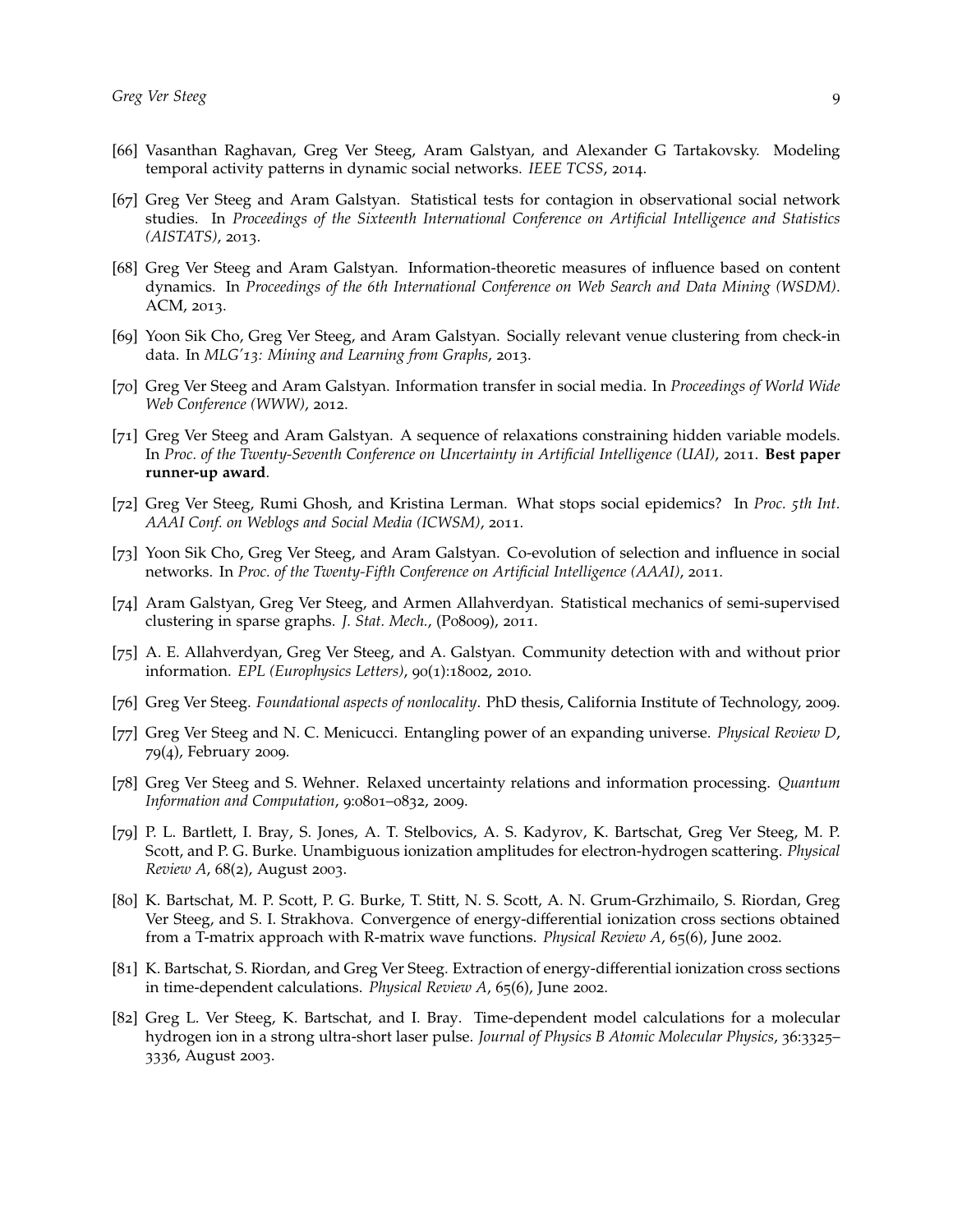#### *Greg Ver Steeg* 10

Note: these papers span different disciplines including physics, computer science, and biology. Listed are all peer-reviewed publications including journal articles and conference proceedings. In physics, conferences typically do not have papers (only abstracts, not included here). Peer reviewed conference proceedings in CS and biology are included. In CS, conference proceedings are, depending on the conference, highly selective and considered top venues in the field (e.g., NeurIPS/NIPS, ICML, WWW). Journals in CS are typically used for longer version of work appearing originally in conferences. In neuroscience, conference papers are peer reviewed, but they are short and generally regarded as second tier publications mainly used for work in progress.

### Recent Invited Talks

| Keynote speaker at the AAAI-22 workshop on Information Theory for Deep Learning (declined) 2022 |      |
|-------------------------------------------------------------------------------------------------|------|
| Amazon Machine Learning Conference                                                              | 2021 |
| Amazon Caltech Tech Talk                                                                        | 2019 |
| Beyond Shannon Workshop at IAS Amsterdam                                                        | 2019 |
| UCSB Kavli Institute for Theoretical Physics, At the Crossroad of Physics and ML                | 2019 |
| Santa Fe Institute                                                                              | 2018 |
| Physics and Machine Learning Conference at Los Alamos                                           | 2018 |
| <b>Allerton Conference</b>                                                                      | 2017 |
| Berkeley DataEDGE conference                                                                    | 2017 |
| Los Alamos National Lab.                                                                        | 2017 |
| IJCAI Early Career Spotlight talk                                                               | 2017 |
| ITA Workshop                                                                                    | 2017 |
| Vicarious                                                                                       | 2016 |
| *W.V.T. Rusch Engineering Honors Colloquium                                                     | 2016 |
| Headspace                                                                                       | 2016 |
| Deep learning for health care workshop at MLHC                                                  | 2016 |
| StatPhys26 Workshop: Statistical physics methods in biology and computer science                | 2016 |
| IPAM Cultural Analytics workshop                                                                | 2016 |
| <b>ITA Workshop</b>                                                                             | 2016 |
| UCLA, Soatto group seminar                                                                      | 2016 |
| UC Davis, Crutchfield group seminar                                                             | 2016 |
| Caltech, IST Seminar                                                                            | 2015 |
| UC San Diego, AI seminar                                                                        | 2015 |
| OpenX                                                                                           | 2015 |
| <b>Brain Corporation</b>                                                                        | 2015 |
| *1st Collaborative Data Science Symposium hosted by Ameritrade                                  | 2015 |
| Joint Symposium on Neural Computation at USC                                                    | 2015 |
| Machine Learning LA at eHarmony                                                                 | 2015 |
| Information Theory and Applications Workshop                                                    | 2015 |
| *AFRL Rome, "Distinguished Speaker Seminar Series in Machine Intelligence and Autonomy"         | 2014 |
| Santa Fe Institute, workshop on "Statistical Mechanics of Complexity"                           | 2014 |
| IPAM Mathematics of Social Learning Workshop                                                    | 2014 |
| ISI, Natural Language Seminar                                                                   | 2013 |
| ID Analytics, "Information-Theoretic Tools for Social Media"                                    | 2013 |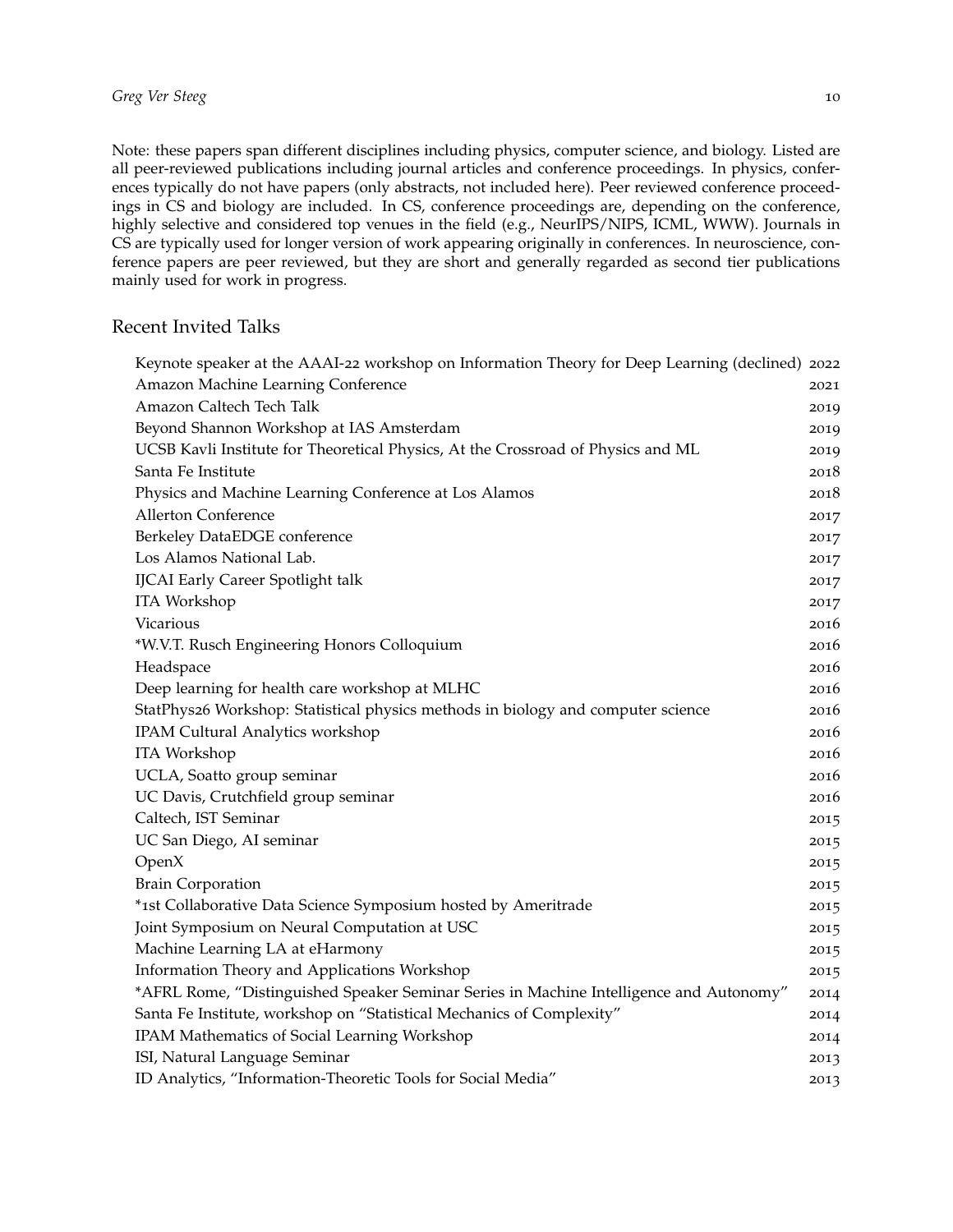| Santa Fe Institute, workshop on "Structure, Statistical Inference and Dynamics in Networks" | 2013 |
|---------------------------------------------------------------------------------------------|------|
| Sante Fe Institute, "Information-Theoretic Tools for Social Media"                          | 2012 |
| Keynote for "Making Sense of Microposts" workshop at WWW 2012.                              | 2012 |
| SAP Research, Singapore                                                                     | 2012 |
| LARC, Singapore Management University seminar.                                              | 2012 |
| UC Irvine, AI-ML seminar.                                                                   | 2012 |

*\* Talks with honorarium*

# Technical Reports

Ayush Jaiswal, Rob Brekelmans, Daniel Moyer, Greg Ver Steeg, Wael AbdAlmageed, Premkumar Natarajan. Discovery and Separation of Features for Invariant Representation Learning. [https:](https://arxiv.org/abs/1912.00646) [//arxiv.org/abs/1912.00646](https://arxiv.org/abs/1912.00646)

Hrayr Harutyunuan, Daniel Moyer, Hrant Khachatrian, Greg Ver Steeg, and Aram Galstyan. Efficient Covariance Estimation from Temporal Data. <https://arxiv.org/abs/1905.13276>.

Wenzhe Li, Dong Guo, Greg Ver Steeg, Aram Galstyan. Unifying Local and Global Change Detection in Dynamic Networks. arXiv:1710.03035, 2017

# Workshop Presentations

Rob Brekelmans, Vaden Masrani, Thang D Bui, Frank Wood, Aram Galstyan, Greg Ver Steeg, Frank Nielsen. "Annealed Importance Sampling with q-Paths" <https://openreview.net/forum?id=ZBJ20FRVPD> (Best paper award at NeurIPS 2020 Workshop on Deep Learning through Information Geometry)

Rob Brekelmans, Frank Nielsen, Aram Galstyan, Greg Ver Steeg. "Likelihood Ratio Exponential Families " <https://openreview.net/forum?id=JceRB2cd7G> NeurIPS Deep Learning with Information Geometry 2020

Tigran Galstyan, Hrant Khachatrian, Greg Ver Steeg, Aram Galstyan. "Robust Classification under Class-Dependent Domain Shift". arXiv:2007.05335 (ICML 2020 workshop on Uncertainty and Robustness in Deep Learning)

Tigran Galstyan, Hrant Khachatrian, Greg Ver Steeg, Aram Galstyan "Robust Classification under Class-Dependent Domain Shift". ICML 2020 Workshop on Uncertainty & Robustness in Deep Learning.

NeurIPS 2019 Workshop on Information Theory and Machine Learning

Hrayr Harutyunyan, Kyle Reing, Greg Ver Steeg, Aram Galstyan. Reducing overfitting by minimizing label information in weights. NeurIPS Workshop on Information Theory in Machine Learning, 2019.

Rob Brekelmans, Aram Galstyan, Greg Ver Steeg. Understanding Thermodynamic Variational Inference. NeurIPS Workshop on Information Theory in Machine Learning, 2019.

Amol Kapoor, Sami Abu-El-Haija, Bryan Perozzi, Aram Galstyan, Greg Ver Steeg, Hrayr Harutyunyan, Kristina Lerman and Nazanin Alipourfard. MixHop: Higher-Order Graph Convolutional Architectures via Sparsified Neighborhood Mixing. Workshop on Machine Learning with Graphs, 2019.

Mehrnoosh Mirtaheri, Sami Abu-El-Haija, Fred Morstatter, Greg Ver Steeg, Aram Galstyan. Identifying and Analyzing Cryptocurrency Manipulations in Social Media. Cybersafety workshop, 2019.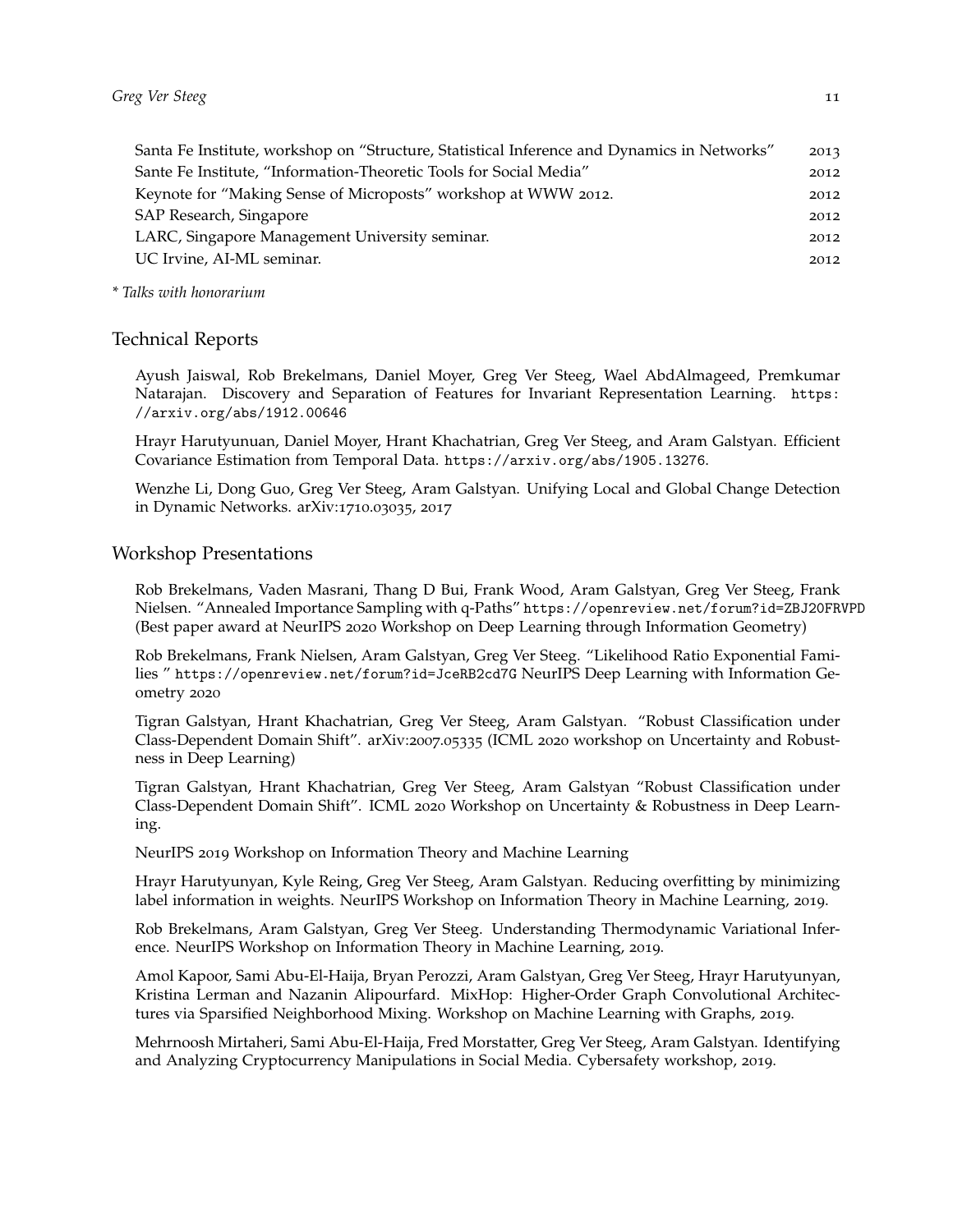Sami Abu-El-Haija, Bryan Perozzi, Amol Kapoor, Nazanin Alipourfard, Hrayr Harutyunyan. A Higher-Order Graph Convolutional Layer. NIPS Relational Representation Learning Workshop, 2018.

Sahil Garg, Guillermo Ceechi, Irina Rish, Shuyang Gao, Bhavana Bhaskar, Greg Ver Steeg, Palash Goyal and Aram Galstyan. "Therapeutic Dialogue Modeling via Locality Sensitive Hashing". CompPsy-18 workshop at IJCAI.

Greg Ver Steeg, Stefan Fuertinger, Kristina Simonyan, Aram Galstyan, "Increasing Statistical Power in fMRI Studies with Maximally Informative Factors", Organization for Human Brain Mapping (OHBM) 2018.

Hrayr Harutyunyan, Hrant Khachatrian, David Kale, Greg Ver Steeg, and Aram Galstyan. A Public Benchmark for Clinical Prediction and Multitask Learning. NIPS Machine Learning in Healthcare Workshop, 2017.

Jahanshad, Ver Steeg, et al. "Enhancing genetic correlations between blood and brain using latent factors of correlated blood measures", SPIE 2016.

Kyle Reing, David Kale, Greg Ver Steeg, Aram Galstyan. ICML Workshop on Interpretability in Machine Learning, 2016.

Madsen, Ver Steeg, et al. "Predicting Cognitive Decline with Information-Theoretic Clustering of Brain MRI and Blood Tests." Society of Biological Psychiatry, 2015.

NIPS workshop on Machine Learning in Computational Biology (MLCB), 2014.

NIPS workshop on Machine Learning and Interpretation in Neuroimaging (MLINI), 2014.

Greg Ver Steeg and Aram Galstyan. "Minimal Assumptions Tests for Observational Social Network Studies". In *Workshop on Information in Networks*, 2013.

Shuyang Gao, Greg Ver Steeg and Aram Galstyan. "Explaining Away Stylistic Coordination". In *Workshop on Information in Networks*, 2013.

Greg Ver Steeg "Optimization via Open System Quantum Annealing." *ARO Quantum Computing Review*, 2013.

Vasanthan Raghavan, Alexander G. Tartakovsky, Aram Galstyan, and Greg Ver Steeg. Coupled Hidden Markov Models for User Activity in Social Networks. In *IEEE 2nd International Workshop on Social Multimedia Research*, 2013.

Marco Huesch, Greg Ver Steeg and Aram Galstyan. Vaccination (Anti-) Campaigns in Social Media in *AAAI-13 Workshop on Expanding the Boundaries of Health Informatics Using AI (HIAI)*, 2013.

Greg Ver Steeg and Aram Galstyan. Information-Theoretic Measures of Influence Based on Content Dynamics. In *Workshop on Information in Networks(WIN)*, 2012.

Greg Ver Steeg and Aram Galstyan. Information transfer in social media. In *Workshop on Information in Networks(WIN)*, 2011.

Greg Ver Steeg, Armen Allahverdyan, and Aram Galstyan. Semi-supervised clustering in sparse networks. In *International Conference on Complex Systems(ICCS)*, 2011.

Yoon Sik Cho, Greg Ver Steeg, and Aram Galstyan. Co-evolving mixed membership blockmodels. In *NIPS workshop on Networks Across Disciplines*, 2010.

Greg Ver Steeg and Aram Galstyan. Ruling out latent homophily in social networks. In *NIPS workshop on Social Computing*, 2010.